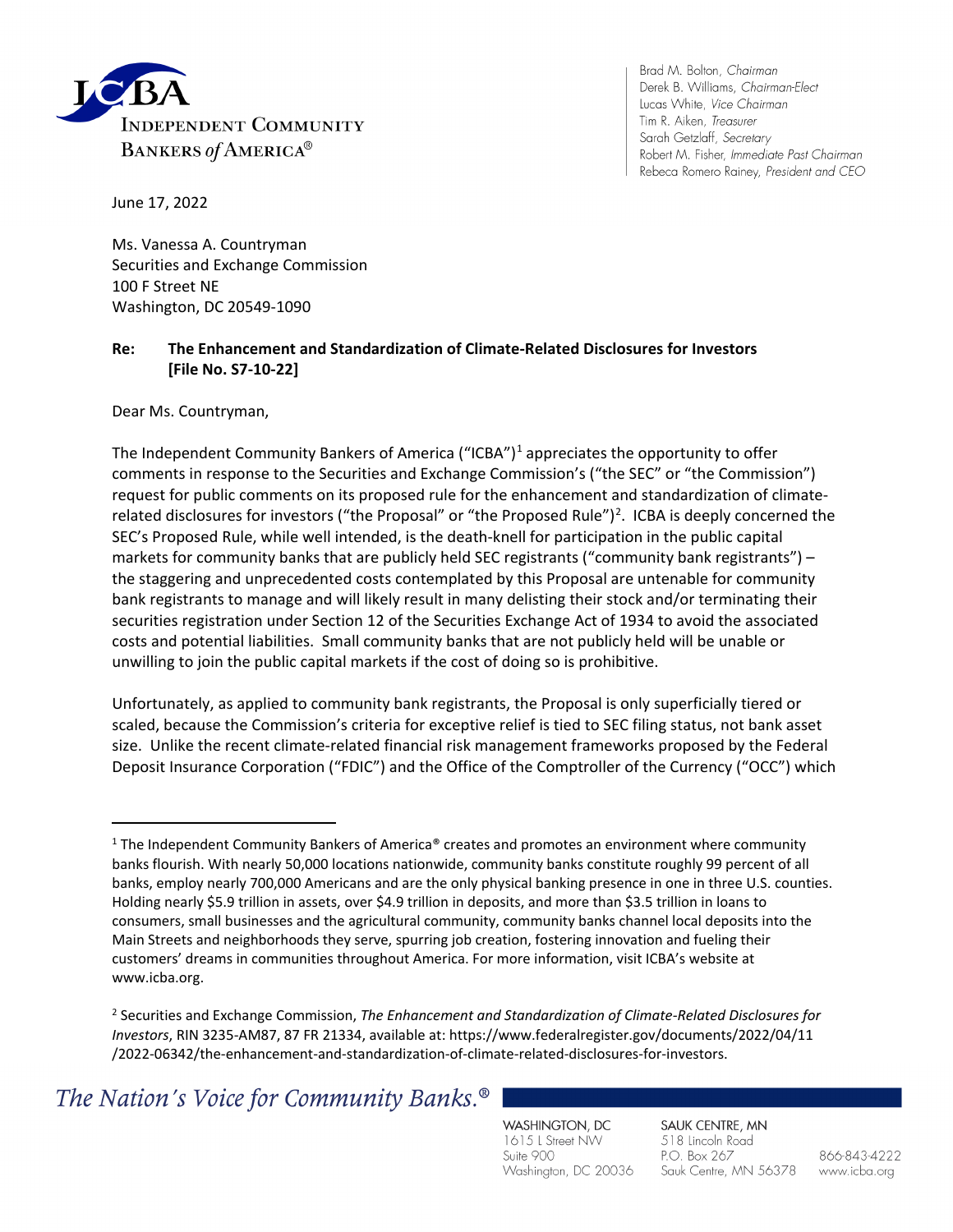fully exempted all community banks<sup>[3](#page-1-0)</sup> with fewer than \$100 billion in total consolidated assets from these proposed requirements, the SEC's Proposed Rule contains no similar exemption, and is therefore misaligned with the frameworks contemplated by community bank registrants' primary regulators.

While the SEC proposes to exempt "smaller reporting companies"<sup>[4](#page-1-1)</sup> from some of the most onerous aspects of the Proposal, a significant number of community banks do not satisfy the criteria for smaller reporting companies based on their revenues and public float. As such, the Proposal subjects some of the nation's smallest community bank registrants (some with as few as \$5 billion in total consolidated assets) to the same rigorous disclosure framework as the nation's largest, most systemically complex institutions (those with more than \$3.3 trillion in total consolidated assets). No matter how wellintended the SEC's climate initiatives may be, this "one-size-fits-all" approach to mandatory and expensive climate-related disclosures is wrong, and will negatively impact community bank registrants, and the Main Street customers, investors, and local economies they proudly serve.<sup>[5](#page-1-2)</sup>

ICBA is also troubled by the Proposal's departure from the United States Supreme Court's longstanding precedent governing the materiality of financial disclosures.<sup>[6](#page-1-3)</sup> This established precedent, coupled with the SEC's existing rules, and the prudential bank regulatory agencies' current requirements for risk management, offer adequate, time-tested protections and disclosure frameworks for banks and their investors. A separate and shockingly complex climate-related disclosure framework (explained in no less than 490 pages in the Proposal) is not only unnecessary but will also be unduly burdensome for community bank registrants to implement in any way that is practical or cost-feasible.

The Proposal is extraordinarily broad, and requires disclosure of speculative climate-related risks; climate-related effects on strategy, business model and outlook; board and management oversight of climate-related issues; processes for identifying, assessing, and managing climate risks; plans for transition; financial statement metrics related to climate; greenhouse gas ("GHG") emissions; and climate targets and goals. This Proposed Rule would not only require community bank registrants to evaluate climate-related risks in virtually every aspect of bank operations and risk management, and collect climate data directly from their customers (the vast majority of whom, as small, privately held businesses and households, do not collect GHG information) but would also require community bank

<span id="page-1-0"></span> $3$  For more information on the community bank model, and the notable lending strengths that differentiate community banks from their large bank competitors, please refer to Appendix A.

<span id="page-1-1"></span><sup>4</sup> The Commission's rules define a "smaller reporting company" as an issuer that is not an investment company, an asset-backed issuer, or a majority owned subsidiary of a parent that is not a smaller reporting company and that (1) had a public float of less than \$250 million; or (2) had annual revenues of less than \$100 million for the previous year and either (i) no public float; or (ii) a public float of less than \$700 million. *See* 17 CFR 299.10(f)(1), 230.405, and 17 CFR 240.12b-2.

<span id="page-1-2"></span><sup>5</sup> In response to the Dodd-Frank Act, the prudential bank regulators specifically excluded community banks from 13 of the 14 "major" implementing rules designed to curb actual systemic risk that caused the Great Recession. Yet, the SEC's Proposed Rule, which anticipates only hypothetical systemic risk associated with climate change (since no climate-related financial crisis has, in fact, occurred), inexplicably does not set forth a similar community bank exemption.

<span id="page-1-3"></span><sup>6</sup> *TSC Industries, Inc. v. Northway,* 426 U.S. 438 (1976).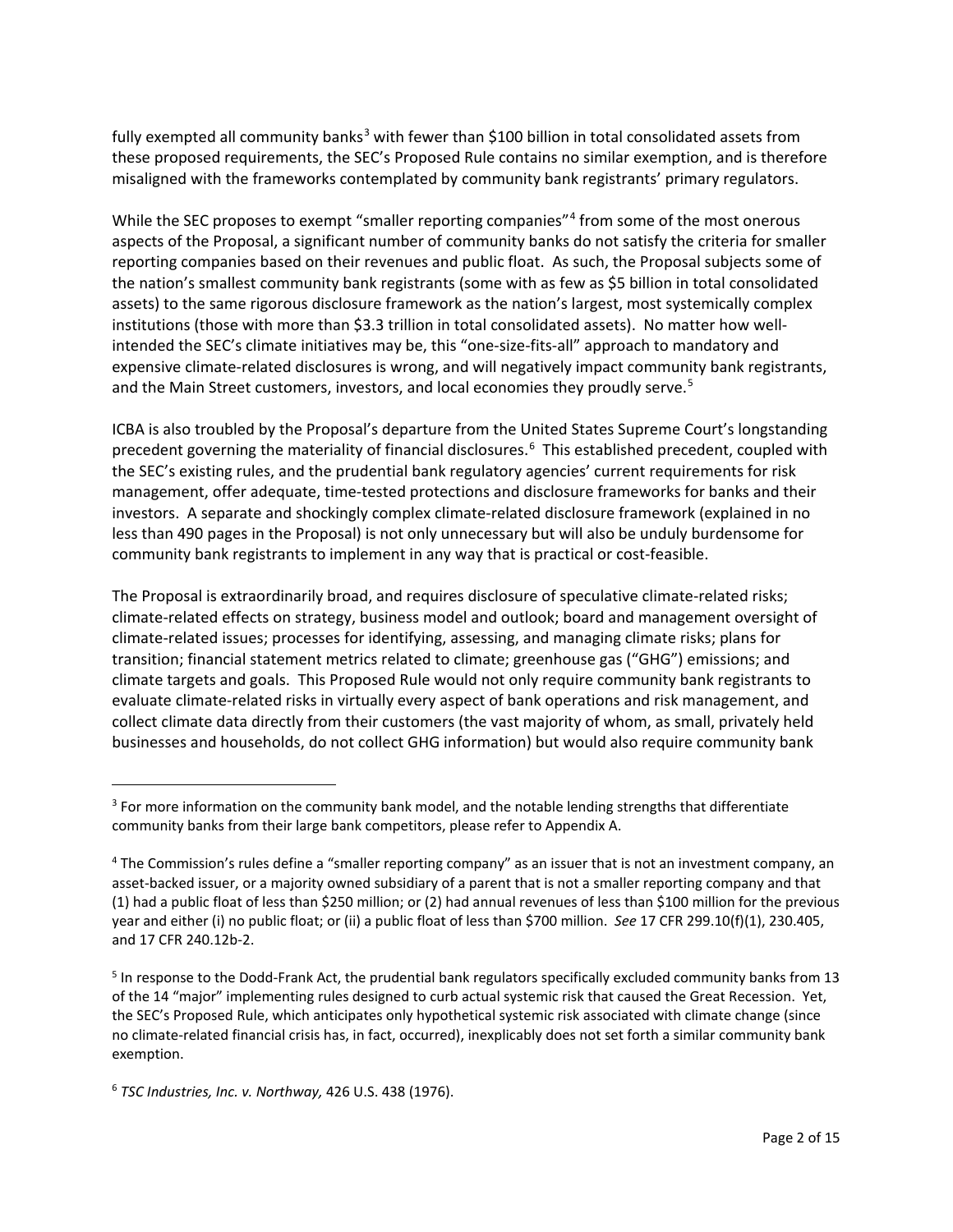registrants to do so without the materiality standard that has long served as a benchmark for identifying necessary information that must be disclosed to investors.

Additionally, ICBA is concerned the Proposal strays from the SEC's statutory mandate and assumes responsibility for climate oversight belonging to other agencies, such as the Environmental Protection Agency, without any Congressional directive to do so.<sup>[7](#page-2-0)</sup> The SEC's use of a disclosure framework to broaden its authority to climate oversight and climate disclosure enforcement is legally questionable, appears to be politically motivated, and will disproportionately affect the community bank registrants the SEC regulates. Indeed, one likely effect is that financial institutions of all sizes may be incentivized to "choke-off" lending to and investments in companies that are engaged in lawful but climate-disfavored industries to avoid or minimize climate-disclosure burden under the Proposal.

While community banks typically are not the primary source of financing for large energy producing companies, they do provide the majority of small business credit in those communities where energy production, refinement, transportation and other ancillary businesses exist. To the extent the Proposal reinforces an "Operation Chokepoint"<sup>[8](#page-2-1)</sup> regulatory strategy, the SEC's climate disclosure policies are likely to paradoxically accelerate or be the source of the same transition risks the SEC seeks to avoid.

As stewards of their local communities, community bankers have every incentive to ensure their lending practices support the long-term prosperity of their local economies. Unlike large banks (those with assets greater than \$100 billion) community banks cannot flourish without the success of their local communities because their customers and loan portfolios are geographically concentrated within the local markets these community banks serve. The risks of economic shocks, customer displacement and damaged collateral (risks the SEC characterizes in the context of climate change as "transition risks" and "physical risks") are not novel risks for community banks to manage, and each of these risks, if material, undoubtedly has the potential to impact a community bank registrant and its investors. But history has shown that because community banks are experts in managing their risks and disclosing their material risks, community banks do not fail, and community bank investors are not harmed, simply because climate-related financial risks exist. Because the shareholder base of community banks and community bank holding companies is small, and because community banks do not pose systemic risk, the SEC should meaningfully exempt all community bank registrants from the Proposal and relieve these

<span id="page-2-0"></span><sup>7</sup> *See* Joseph A. Grundfest, *The SEC is Heading Toward a Climate Train Wreck*, Washington Post (April 5, 2022) where former SEC Commissioner Grundfest observes, "courts could easily conclude that the SEC lacks statutory authority to mandate greenhouse gas (GHG) disclosures. That authority might instead belong to the Environmental Protection Agency. The logic supporting this conclusion is simple. Not a word in federal securities law- or the in the legislative history of those laws- speaks to climate disclosures. The SEC's authority to mandate disclosures relies entirely on inference from those sources. Those inferences are solid, strong, and sensible, and would likely carry the day but for one uncomfortable fact that the commission's proposal assiduously ignores: In 1974, Congress passed the Clean Air Act, which expressly delegates authority to the EPA to mandate GHG emission disclosures."

<span id="page-2-1"></span><sup>8</sup> Operation Chokepoint was a misguided government initiative of the FDIC and the Department of Justice ("DOJ") to pressure financial institutions to decline banking services to certain categories of lawfully operating merchants that were associated with high-risk activities. On August 16, 2017, the DOJ sent a letter to the Chairman of the U.S. House of Representatives Committee on the Judiciary effectively ending Operation Chokepoint because the DOJ concluded "law abiding businesses should not be targeted simply for operating in an industry that a particular administration might disfavor."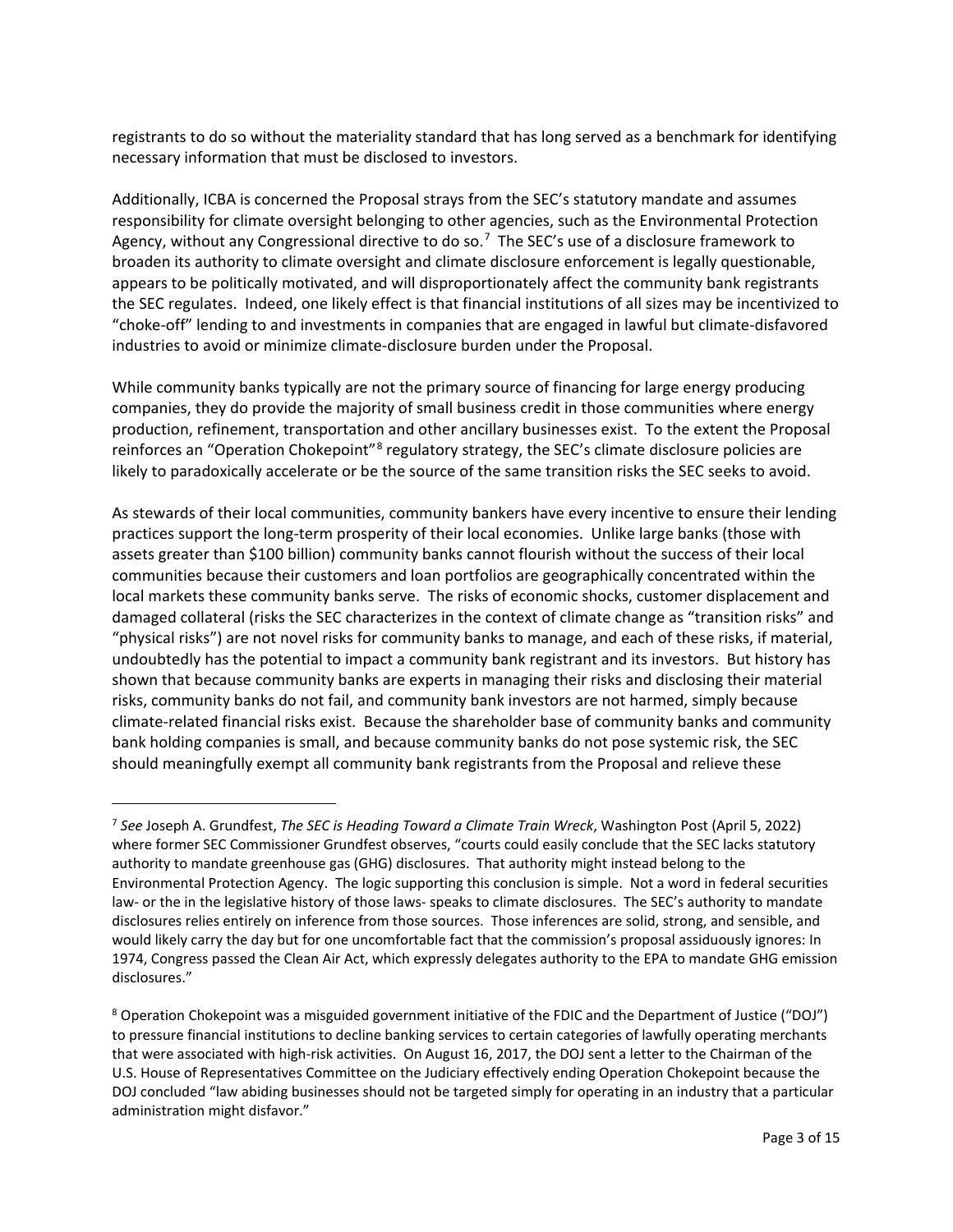financial institutions from the significant and consequential cost and compliance burdens that will negatively impact their Main Street customers.

### **I. ICBA Recommendations**

**Because regulatory climate-disclosure and risk management frameworks are only in the nascent stages of development, and because the Proposal is deeply flawed, ICBA strongly urges the SEC to revise and repropose the Proposed Rule through a subsequent notice and comment period before finalizing any rule.** A revised and reproposed rule will enable both the SEC and the public to further study this issue, thoroughly review the thousands of comments submitted, and provide more meaningful feedback than was feasible during this brief, initial comment period.<sup>[9](#page-3-0)</sup>

ICBA appreciates the difficult task the SEC assumed by drafting a framework that affects every publicly held company, and we understand it is impossible for the SEC to align with every regulatory body across every industry subject to the Proposal. However, the banking industry is uniquely different from other SEC-regulated industries because banks are the direct conduits for consumers, investors, and businesses to access deposits and capital. Given the critical role banks, and in particular, community banks have in supporting the economy, and providing consumers and small businesses access to capital, the SEC must ensure its rulemaking does not block, restrict, or discourage banks, consumers, small businesses, and investors' access to credit or participation in the capital markets. Additionally, given the close nexus between the banking and investment industries, it is crucially important the SEC ensure its proposed framework closely aligns with the rules, regulations, guidance, and proposals issued by the FDIC, OCC, and Board of Governors of the Federal Reserve System ("the Federal Reserve")(collectively "the prudential bank regulators").

To accomplish these goals, ICBA encourages the SEC to adopt the following recommendations:

- $\triangleright$  Align with the prudential bank regulators by creating a full exemption from the SEC's climate disclosure framework for all community bank registrants with fewer than \$100 billion in assets, regardless of public filing status. Here, community bank registrants would continue to be required to disclose material climate risks to their investors, consistent with current practices.
- $\triangleright$  Alternatively, and at the very least, exempt all community bank registrants, regardless of public filing status, from Scope 3 disclosure requirements to best fulfill the spirit of exempting "smaller reporting companies" from Scope 3 disclosure requirements.
- Ensure any final rule abides by the longstanding principles of materiality set forth in *TSC Industries, Inc. v. Northway*. [10](#page-3-1)

<span id="page-3-0"></span><sup>&</sup>lt;sup>9</sup> When a proposed rule is as broad and consequential as this Proposal, agencies typically solicit public comment for 90 days or more, however, the SEC has permitted this Proposal only a short comment period of 67 days. While we appreciate the SEC extending the time for the public to comment on this Proposal from 36 to 67 days, additional time, analysis, and public dialogue is still needed to best guide the development of any final rule.

<span id="page-3-1"></span><sup>10</sup> 426 U.S. 438 (1976).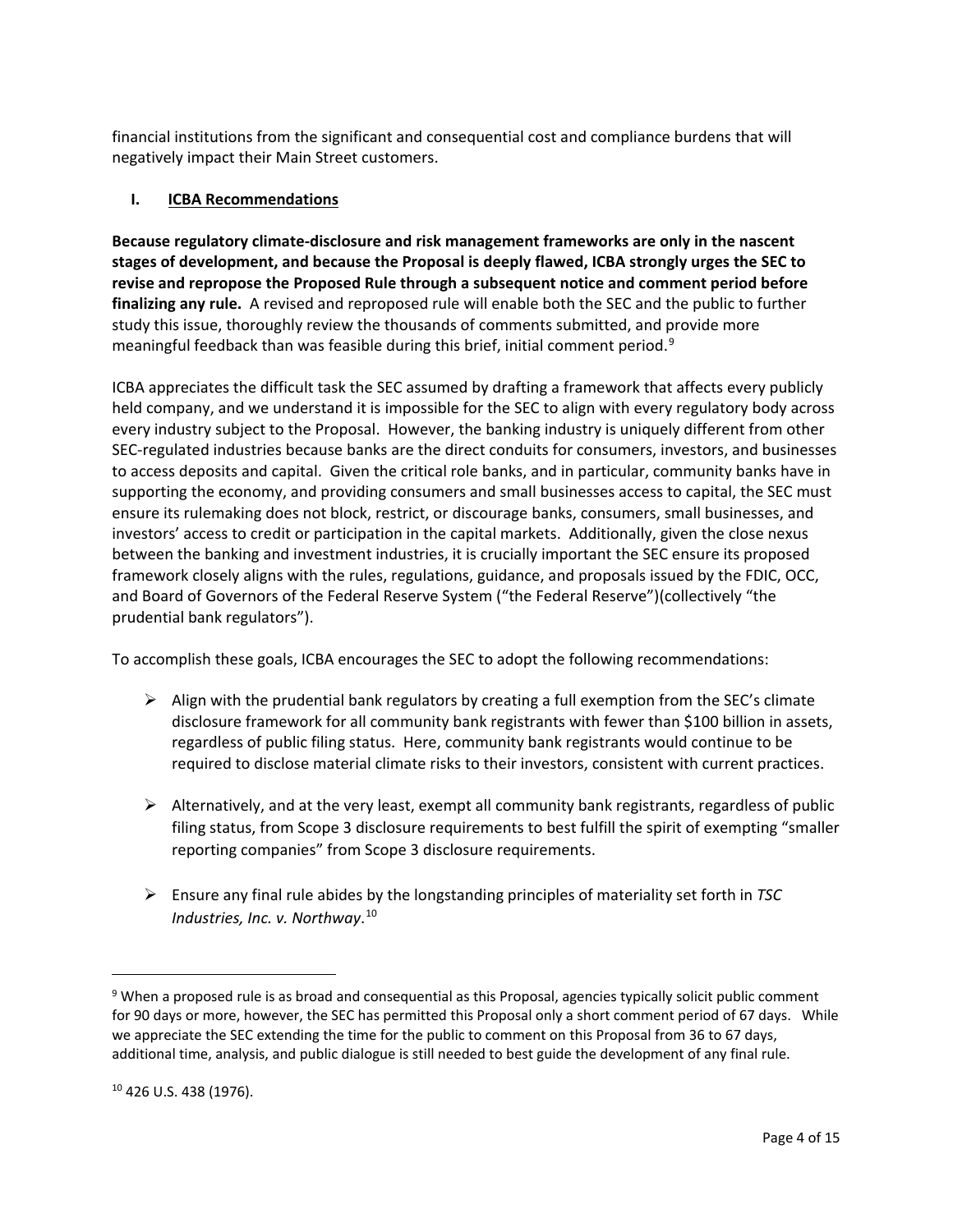- $\triangleright$  Leverage existing SEC rules, and risk management supervision practices mandated by the FDIC, OCC, and the Federal Reserve, to simplify the Proposal and ensure any final rule is not overly complex and does not unnecessarily duplicate existing regulatory requirements or unduly burden community bank registrants.
- $\triangleright$  Protect scenario analysis as a voluntary, exploratory exercise by removing the requirement from the Proposal that scenario analysis methodology must be disclosed if these exercises are performed.
- $\triangleright$  Recommend to the OMB, for purposes of the Small Business Regulatory Enforcement Fairness Act of 1996 ("SBREFA") that any final rule on this topic, which drastically amends the SEC's current disclosure framework, constitutes a "major rule."

# **II. The Proposed Rule is improperly scaled because it only provides limited Scope 3 disclosure exemptions to "smaller reporting companies" but does not partially or fully exempt all community bank registrants with fewer than \$100 billion in assets from the disclosure framework.**

In the Proposal's preamble, the SEC explains the Proposed Rule includes "a number of features designed to mitigate the burdens on registrants such as phase-in periods for the proposed climate-related disclosure requirements, a safe harbor for certain emissions disclosures, and an exemption from certain emissions reporting requirements for smaller reporting companies."<sup>[11](#page-4-0)</sup> Yet, for community bank registrants that are not "smaller reporting companies," these features do nothing to mitigate compliance burden because the SEC proposes to subject the nation's smallest banks, which are not presently required to collect and disclose climate data (a zero cost framework), to a framework that by the SEC's own estimates will cost each registrant, on average, between \$490,000 and \$640,000 in the first year of compliance alone.<sup>12</sup>

Because many community banks are "large accelerated filers,"<sup>[13](#page-4-2)</sup> the SEC proposes these small bank registrants should be subject to the most rigorous, and therefore, most expensive and burdensome aspects of the Proposal. As proposed, community banks that are "large accelerated filers" (many of which hold fewer than \$10 billion in assets) will be subject to the same Scope 3 disclosure requirements, implementation period, and scenario analysis disclosure requirements as the nation's largest, most complex, and systemically important or "too big to fail" institutions.

<span id="page-4-0"></span><sup>&</sup>lt;sup>11</sup> Proposal at 15.

<span id="page-4-1"></span><sup>12</sup> Proposal at 373.

<span id="page-4-2"></span><sup>13</sup> *See* fn. 123 of the Proposal defining a "large accelerated filer" as "an issuer after it first meets the following conditions as of the end of its fiscal year: (i) The issuer had an aggregate worldwide market value of the voting and non-voting common equity held by its non-affiliates of \$700 million or more, as of the last business day of the issuer's most recently completed second fiscal quarter; (ii) the issuer has been subject to the requirements of Section 13(a) or 15(d) of the Exchange Act for a period of at least twelve calendar months; (iii) the issuer has filed at least one annual report pursuant to Section 13(a) or 15(d) of the Exchange Act; and (iv) the issuer is not eligible to use the requirements for SRCs under the SRC revenue test."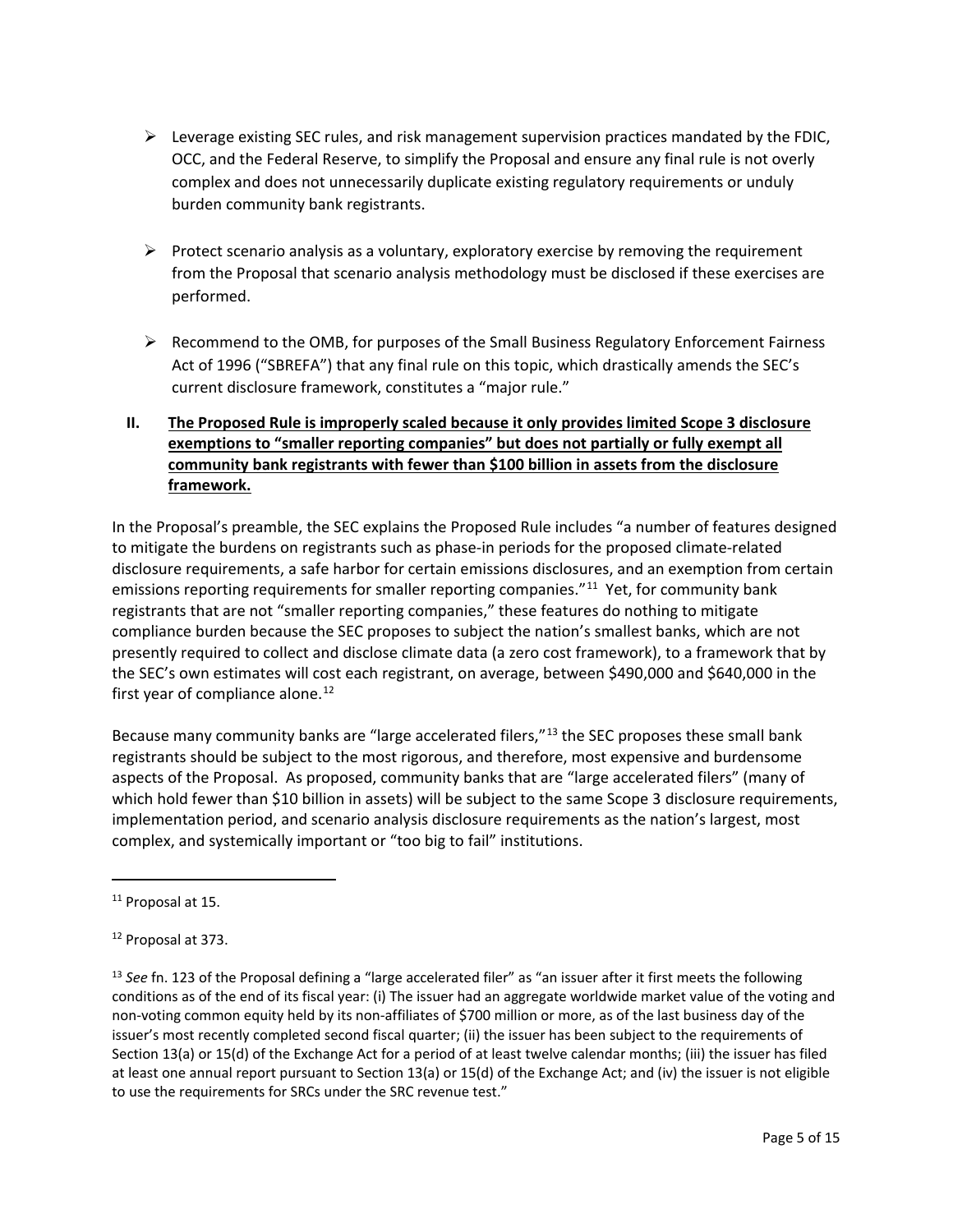Community banks do not have comparable resources to the large banks that that hold hundreds of billion or trillions in assets and are thousands of times bigger; and community banks and their customers do not have a trove of climate-data readily at their disposal to collect, examine, or disclose. Given their finite resources, and inexperience with any climate disclosure framework, the SEC should follow the lead of the OCC and the FDIC by providing a full exemption from the climate disclosure framework to community bank registrants with fewer than \$100 billion in assets. Otherwise, the Commission's Proposed Rule will disproportionately impact community bank registrants due to basic economies of scale.

Research performed by the Federal Reserve Bank of St. Louis confirms the costs of compliance are especially burdensome for smaller banks because economies of scale exist in compliance, i.e., relative compliance costs increase with decreases in bank size.<sup>14</sup> Small community banks reported compliance costs that averaged almost 10 percent of noninterest expense, while the largest banks in the study reported compliance costs that averaged 5 percent. In other words, the compliance cost burden for the smallest community banks is double that of the largest community banks."<sup>[15](#page-5-1)</sup> It follows, then, that the compliance cost burden for the smallest community banks to comply with the proposed climate disclosure framework is significantly greater, potentially thousands of times greater, than that of the largest banks in the nation.

Similarly, the Federal Reserve Bank of Philadelphia Research Department has studied the impact of regulatory burden on small banks and has concluded "regulations can impose significant costs if they increase regulatory reporting and compliance requirements . . .[a]nd to the extent that these costs are not divisible – for example, if the bank must hire a lawyer to ensure its regulatory compliance – then the small bank may be at a competitive disadvantage compared with a large bank that already has a legal department."[16](#page-5-2) 

To put this burden in perspective, economists at the Minneapolis Federal Reserve "developed a simple methodology for estimating compliance costs for very small banks, measured by the cost of adding an employee dedicated solely to managing regulatory compliance. They estimate that 40 basis points is the minimum return on assets that investors require of a small bank. They find that nearly 18 percent of banks with less than \$50 million in assets would fall below this minimum return if they had to hire an additional full-time employee, while 2.5 percent of banks with assets of \$500 million to \$1 billion would fall below the minimum."<sup>[17](#page-5-3)</sup>

<span id="page-5-0"></span><sup>14</sup> Federal Reserve Bank of St. Louis, *Compliance Costs, Economies of Scale and Compliance Performance: Evidence from a Survey of Community Banks* (April 2018) at page 1, available at: https://www.communitybanking.org/~ /media/files/compliance%20costs%20economies%20of%20scale%20and%20compliance%20performance.pdf.

<span id="page-5-1"></span><sup>&</sup>lt;sup>15</sup> *Id.* Survey data was collected in 2015, 2016, and 2017 by the Conference of State Bank Supervisors from almost 1,100 community bank and thrift institutions.

<span id="page-5-2"></span><sup>16</sup> James Disalvo and Ryan Johnston, Federal Reserve Bank of Philadelphia Research Department, *How Dodd-Frank Affects Small Bank Costs: Do Stricter Regulations Enacted Since the Financial Crisis Pose a Significant Burden?* First Quarter 2016, page 17, available at: https://www.philadelphiafed.org/the-economy/banking-and-financialmarkets/banking-trends-how-dodd-frank-affects-small-bank-costs.

<span id="page-5-3"></span><sup>&</sup>lt;sup>17</sup> *Id.* 40 basis points is the historical return on assets for a de novo bank after 5 years.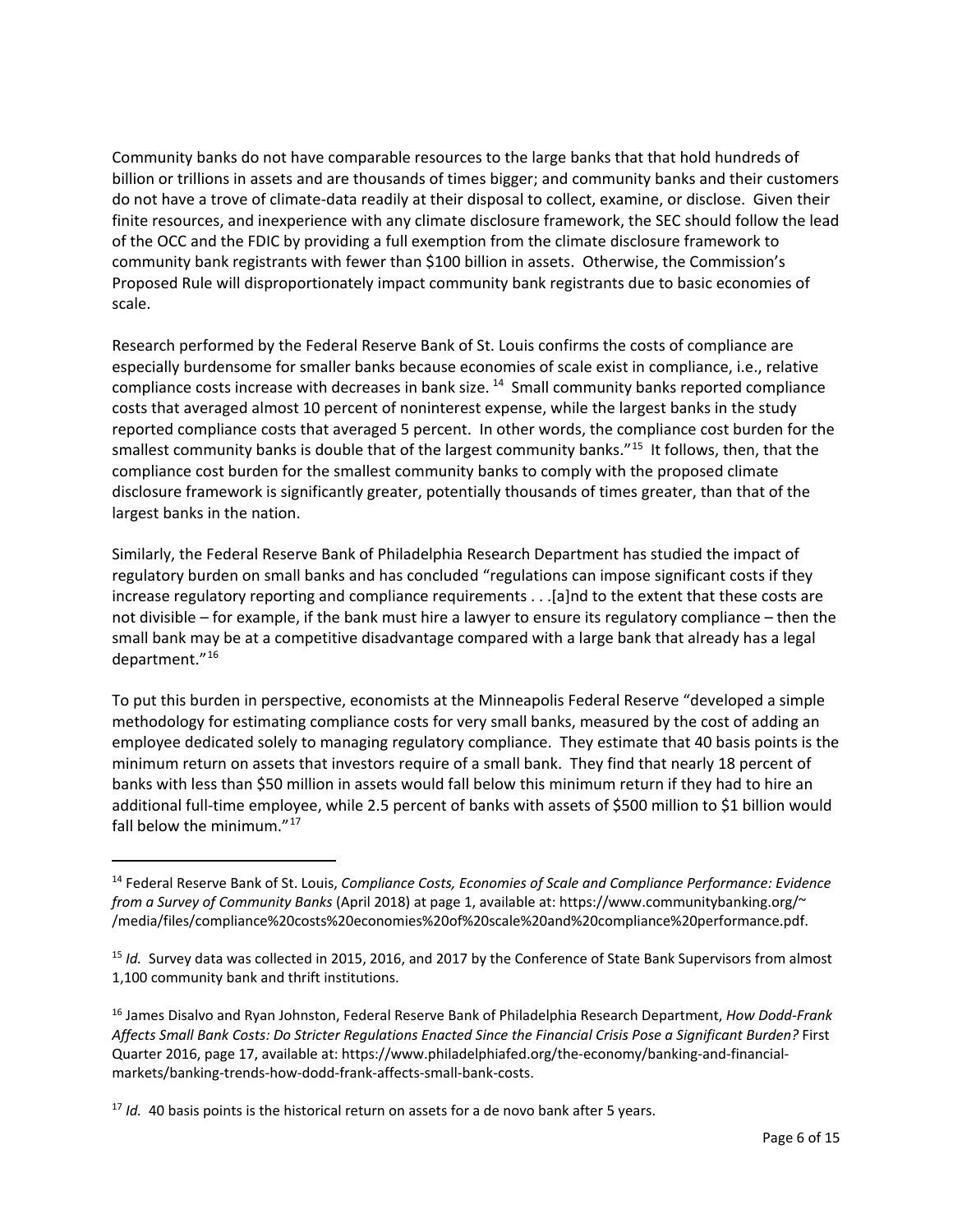As the Commission acknowledges in the Proposal, based on previous public feedback from large cap firms about climate-related disclosure costs, by one estimate "headcount requirements ranged from two to 20 full-time equivalent employees . . . [f]ees for external advisory services ranged from \$50,000 to \$1.35 million annually, which generally included legal counsel and consulting services related to environmental engineering, emissions, climate science, modeling, or sustainability reporting."[18](#page-6-0)

Separately, another commenter "reports that their services in calculating client companies' GHG footprints (Scopes 1, 2, and 3 emissions) would initially cost \$75,000 to \$125,000 if the client company has no prior experience in this area."<sup>[19](#page-6-1)</sup> And the Commission itself acknowledges "[r]egistrants that are accelerated filers and large accelerated filers will incur additional costs in obtaining assurance of Scopes 1 and 2 emissions disclosures. The SEC estimates that for reasonable assurance, accelerated filers will incur costs ranging from \$50,000 to \$100,000, while large accelerated filers will incur costs ranging from \$115,000 to \$235,000. $120$ 

If the hiring of a single employee is enough to erode the return on assets that investors require of a small bank, how can any community bank possibly hire the number of employees and specialized thirdparties necessary to comply with the SEC's Proposal? The answer is simple: it cannot.

On the basis of costs alone, community bank registrants cannot afford to hire an army of climate experts to comply with the Proposed Rule. But additionally, it is not apparent, and the SEC has failed to explain, where community bank registrants, many of them located in rural areas, are supposed to find individuals qualified to perform this work.<sup>21</sup> If finalized, the overwhelming and sudden demand from every publicly held company in the nation competing to hire from a limited pool of qualified climate experts, consultants, accountants, compliance specialists and attorneys, will inevitably drive up the costs for these individuals' services and will force the majority of smaller registrants to spend countless hours sourcing this talent and expertise.

On its face, the SEC's cost-benefit analysis suggests this Proposed Rule cannot be finalized without imposing a steep, troubling, and undue regulatory burden. The SEC's analysis, which likely underestimates the costs of compliance, calculates that this single proposal will increase the overall burden of collecting information from all publicly held companies' S-1, S-4, S-11, 10, 10-K, 10-Q, F-1, F-4, 20-F, and 6-K forms from \$3,856,959,756 annually to \$10,235,031,998 – a program change that is 2.5 times greater than the current burden.<sup>[22](#page-6-4)</sup> This is a consequential program change that is unusually high for an agency rulemaking that Congress has not directed the SEC to perform. Because these exorbitant

<span id="page-6-0"></span><sup>18</sup> Proposal at 393-394.

<span id="page-6-1"></span><sup>19</sup> Proposal at 396.

<span id="page-6-2"></span><sup>20</sup> Proposal at 400.

<span id="page-6-3"></span> $21$  Similarly, the SEC has not acknowledged the difficulties registrants will have in identifying individuals with climate expertise to serve in governance roles.

<span id="page-6-4"></span><sup>22</sup> Proposal at 459-450.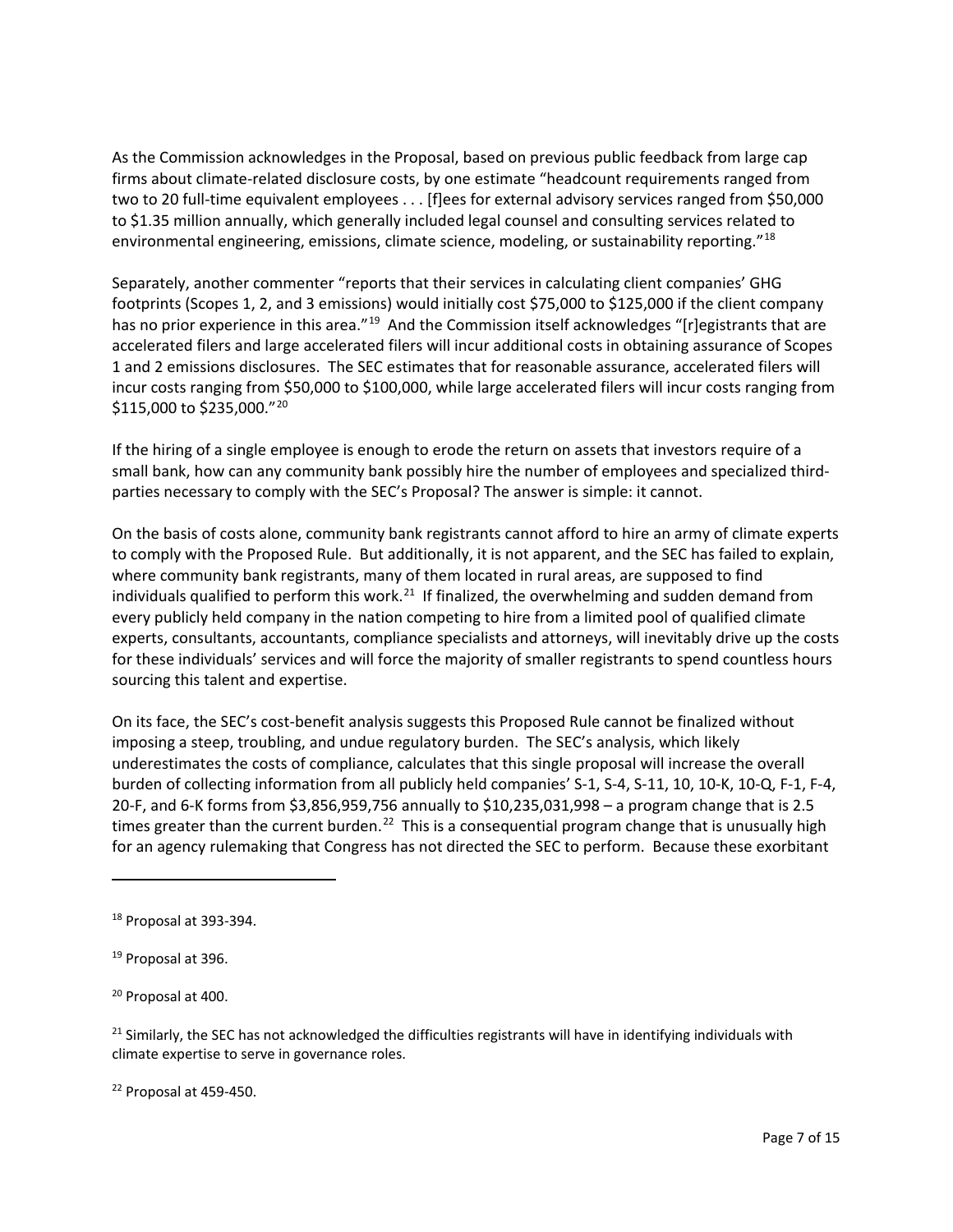regulatory costs will disproportionately impact community banks and their customers, any final rule should be tailored to apply only to large banks with more than \$100 billion in assets.

### **III. At a minimum, all community bank registrants with fewer than \$100 billion in total assets, including those who are large accelerated filers, accelerated filers, and non-accelerated filers should be exempt from the Proposal's Scope 3 disclosure requirements.**

As previously explained, ICBA urges the SEC to fully exempt all community banks from its proposed climate disclosure framework. However, at a minimum, the SEC should extend its Scope 3 exemption for "smaller reporting companies" to all community banks with fewer than \$100 billion in assets, regardless of their public filing status. Measuring Scope 3 emissions would require community bank registrants to collect Scope 1 and 2 emissions throughout the entirety of the bank's value chain, i.e., all of the bank's customers, vendors, and third-party service providers. For community banks, gathering this information from their customers presents a significant hurdle because their customers are not otherwise required to collect or maintain nebulous greenhouse gas (GHG) emissions data, are unlikely to know how to collect this data without hiring third-party expertise, and are likely unwilling or unable to pay additional expense to gather this data.

Because collecting Scope 3 emissions data presents unique, and enormously complex operational challenges compared to Scope 1 and 2 emissions, the Proposal correctly exempts some small companies from the requirement to collect and disclose this data. For example, "[i]t may be difficult to obtain activity data from suppliers and other third parties in a registrant's value chain, or to verify the accuracy of that information. It may also be necessary to rely heavily on estimates and assumptions to generate Scope 3 emissions data . . . [and] calculating and disclosing Scope 3 emissions could represent a challenge for certain registrants, in particular those that do not currently report such information on a voluntary basis."[23](#page-7-0) The SEC should be commended for responding to these concerns by creating a Scope 3 disclosure exemption for smaller companies. However, the exemption is not broad enough.

While the spirit of the Scope 3 exemption for "smaller reporting companies" is to address concerns "the Commission would impose a 'one size fits all' approach, which could disproportionately impact smaller registrants,"<sup>[24](#page-7-1)</sup> this exemption is flawed because it does not extend to all of the community bank registrants it was designed to capture. Therefore, as currently proposed, many community bank registrants that are not "smaller reporting companies" will, in practice, be subject to a "one-size-fits-all" framework as the Proposal does not meaningfully differentiate between community banks and their large bank competitors. To properly scale the framework, and ensure all community bank registrants receive the same exceptive relief from climate-disclosure requirements, the SEC must tie the exemption criteria to bank asset size (community banks with less than \$100 billion in assets) and not filing status. Not only will this approach ensure fair treatment among community bank registrants under the SEC rules, it will also provide consistency between the SEC and the prudential bank regulators.

<span id="page-7-0"></span><sup>23</sup> Proposal at 218-219.

<span id="page-7-1"></span><sup>24</sup> Proposal at 222.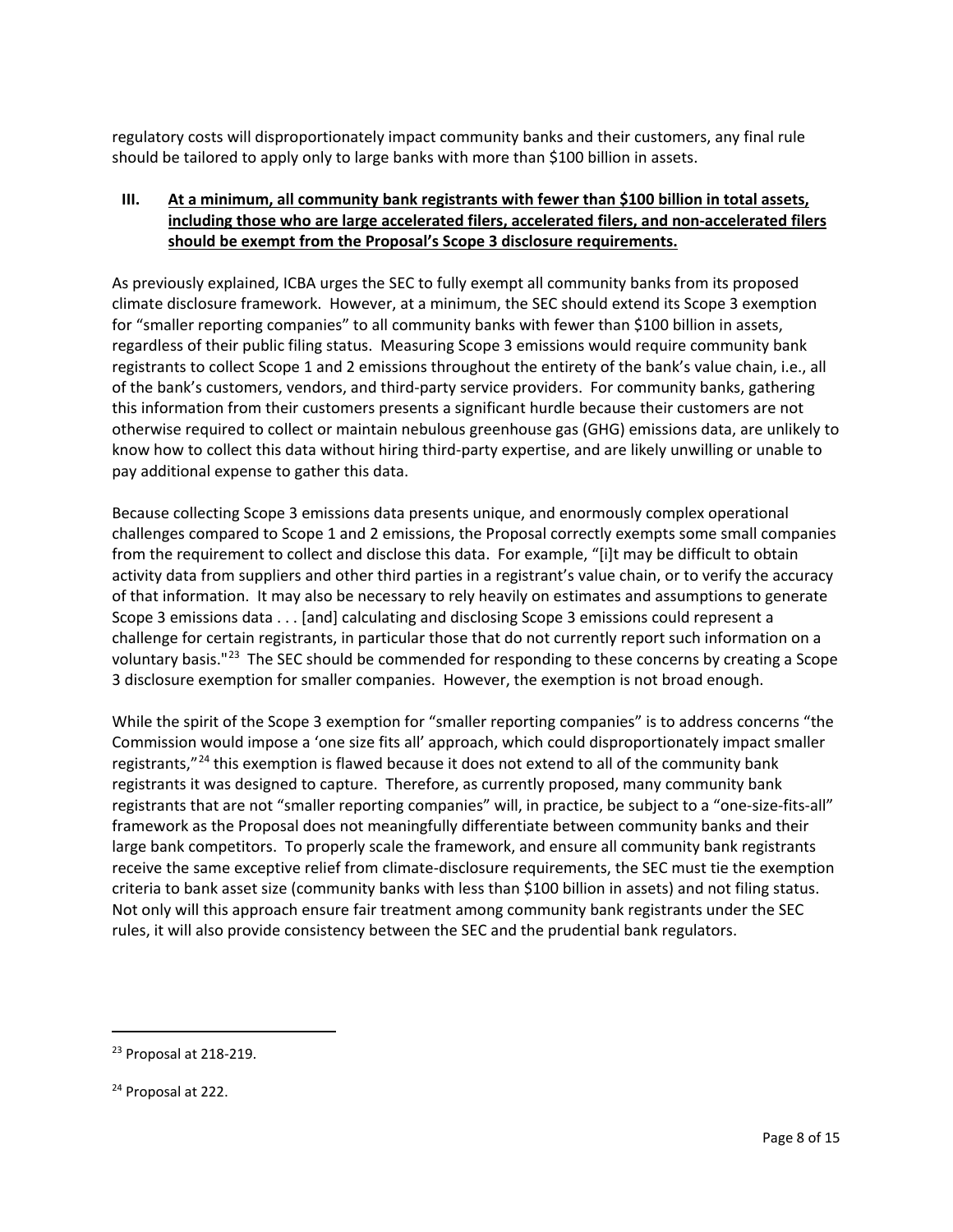# **IV. The SEC's climate disclosure framework departs from the longstanding principles of materiality established by the United States Supreme Court.**

ICBA strongly urges the SEC to revise the Proposal to maintain the Commission's current, voluntary disclosure regime which requires disclosures of climate risks only when the company considers them material to an investor. The SEC and community bank registrants have long abided by the United States Supreme Court's precedent whereby a climate related issue is to be considered "material" to an investment decision, and therefore should be disclosed, when there is a "substantial likelihood that the disclosure of the omitted fact would be viewed by the reasonable investor as significantly altering the total mix of information available."<sup>25</sup> The existing materiality standard limits the amount and type of information disclosed to investors so that there is a clear nexus between the information disclosed and its relevance to the financial return of an investment.

ICBA agrees with Commissioner Peirce that "the [P]roposed [R]ule dispenses with materiality in some places and distorts in others."[26](#page-8-1) The Proposal broadly requires "all public companies to disclose all Scope 1 and 2 greenhouse gas emissions, and the financial metrics do not have a materiality qualifier."<sup>27</sup> Further, the Proposal "also directs companies to speculate about the habits of their suppliers, customers, and employees; changing climate policies, regulations and legislation; technical innovations and adaptations; and changing weather patterns."<sup>[28](#page-8-3)</sup> This exercise becomes exponentially more complex and convoluted in the context of collecting and disclosing Scope 3 emissions data from bank customers. By abandoning the materiality standard, the Proposal favors over-disclosure of climate information – a result which the SEC assumes will result in more consistent, useful disclosures to investors. Yet, without the guardrails of materiality governing the registrant's decisions on which types of information to disclose, the Proposal leaves it up to each individual investor to sort through a massive amount of disclosure to ascertain what may or may not be material. The over-disclosure of climate information without any limiting distinction between material and immaterial disclosures will be unduly burdensome for registrants, more difficult for investors to navigate than the SEC presumes, and will result in inconsistent disclosures by registrants.

**V. The Proposal is unnecessary and unduly burdensome for community bank registrants because existing SEC rules require material climate related risks to be disclosed to investors, and bank supervisory requirements adequately protect community banks, their customers, and their loan portfolios from physical and transition risks.**

ICBA encourages the SEC to scale back its Proposal, and leverage existing SEC rules and bank supervisory requirements for climate-related disclosures. Inconsistent and duplicative regulations among the SEC and the prudential bank regulators will unnecessarily burden community bank registrants with labor and compliance costs and other expense, particularly when the current framework has adequately supported the public capital markets for decades.

<span id="page-8-3"></span><sup>28</sup> *Id.* 

<span id="page-8-0"></span><sup>25</sup> 426 U.S. 438 (1976).

<span id="page-8-1"></span><sup>26</sup> Commissioner Hester M. Peirce, *We are Not the Securities and Environment Commission- At Least Not Yet* (March 21, 2022) available at[: https://www.sec.gov/news/statement/peirce-climate-disclosure-20220321.](https://www.sec.gov/news/statement/peirce-climate-disclosure-20220321)

<span id="page-8-2"></span> $27$  *Id.*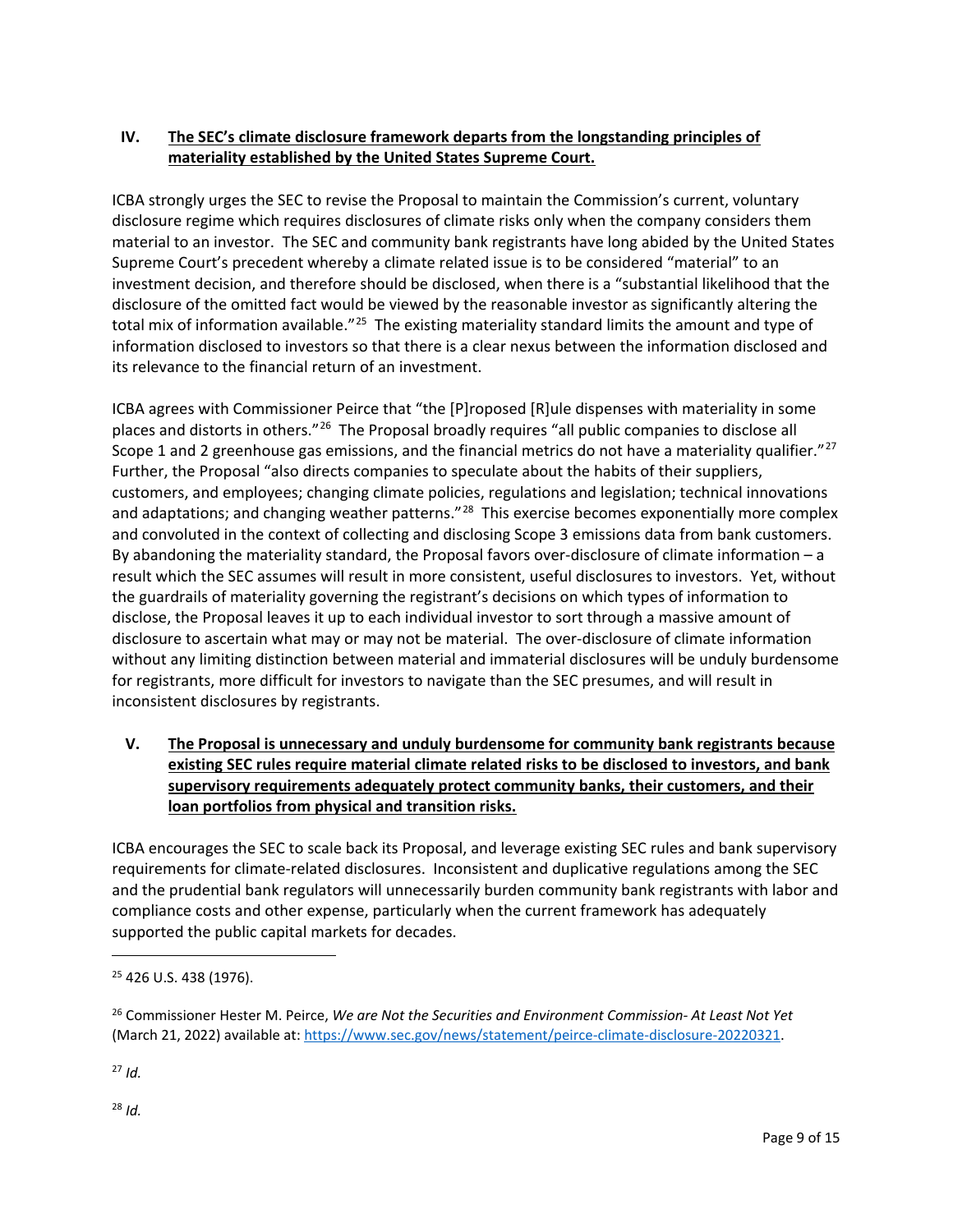#### *A. Existing SEC Rules*

Under existing rules, community banks are required to disclose financially material risks, including those related to climate risks. For example:

- Item 303 of Regulation S-K, *Management's Discussion and Analysis of Financial Conditions and Results of Operations*, requires disclosure of "material events and uncertainties known to management that are reasonably likely to cause reported financial information not to be necessarily indicative of future operating results or of future financial condition."<sup>[29](#page-9-0)</sup>
- Item 101 of Regulation S-K, *Description of Business*, requires a description of the registrant's business, including each reportable segment, and specifically requires disclosure of the material effects that compliance with environmental regulations may have on the capital expenditures, earnings and competitive position of the registrant.<sup>[30](#page-9-1)</sup>
- Item 103 of Regulation S-K, *Legal Proceedings*, requires a description of material pending legal proceedings, including those related to the environment. $31$
- Item 105 of Regulation S-K*, Risk Factors*, broadly requires disclosure of "material factors that make an investment in the registrant or offering speculative or risky."<sup>[32](#page-9-3)</sup>
- Securities Act Rule 408 and Exchange Act Rule 12b-20 require companies to disclose "such further material information, if any, as may be necessary to make the required statements, in light of the circumstances under which they are made, not misleading." $33$

#### *B. Existing Bank Supervisory Requirements*

The ICBA agrees with the SEC that "[h]ow a company assesses and plans for climate-related risks may have a significant impact on its future financial performance and investors' return on their investment in the company."<sup>[34](#page-9-5)</sup> However, as community banks know from over a century of lending experience, the mere existence of climate-related risk is not necessarily material, or alarming, and does not *ipso facto* threaten bank safety and soundness, the economy as a whole, or create systemic risk for the financial system. In fact, in a recent New York Federal Reserve staff report titled, "*How Bad Are Weather* 

- <span id="page-9-2"></span><sup>31</sup> 17 CFR § 229.103.
- <span id="page-9-3"></span><sup>32</sup> 17 CFR § 229.105.

<span id="page-9-5"></span><sup>34</sup> Proposal at 13.

<span id="page-9-0"></span><sup>29</sup> 17 CFR § 229.303.

<span id="page-9-1"></span><sup>30</sup> 17 CFR § 229.101.

<span id="page-9-4"></span><sup>33</sup> 17 CFR § 230.408 and 17 CFR § 240.12b-20.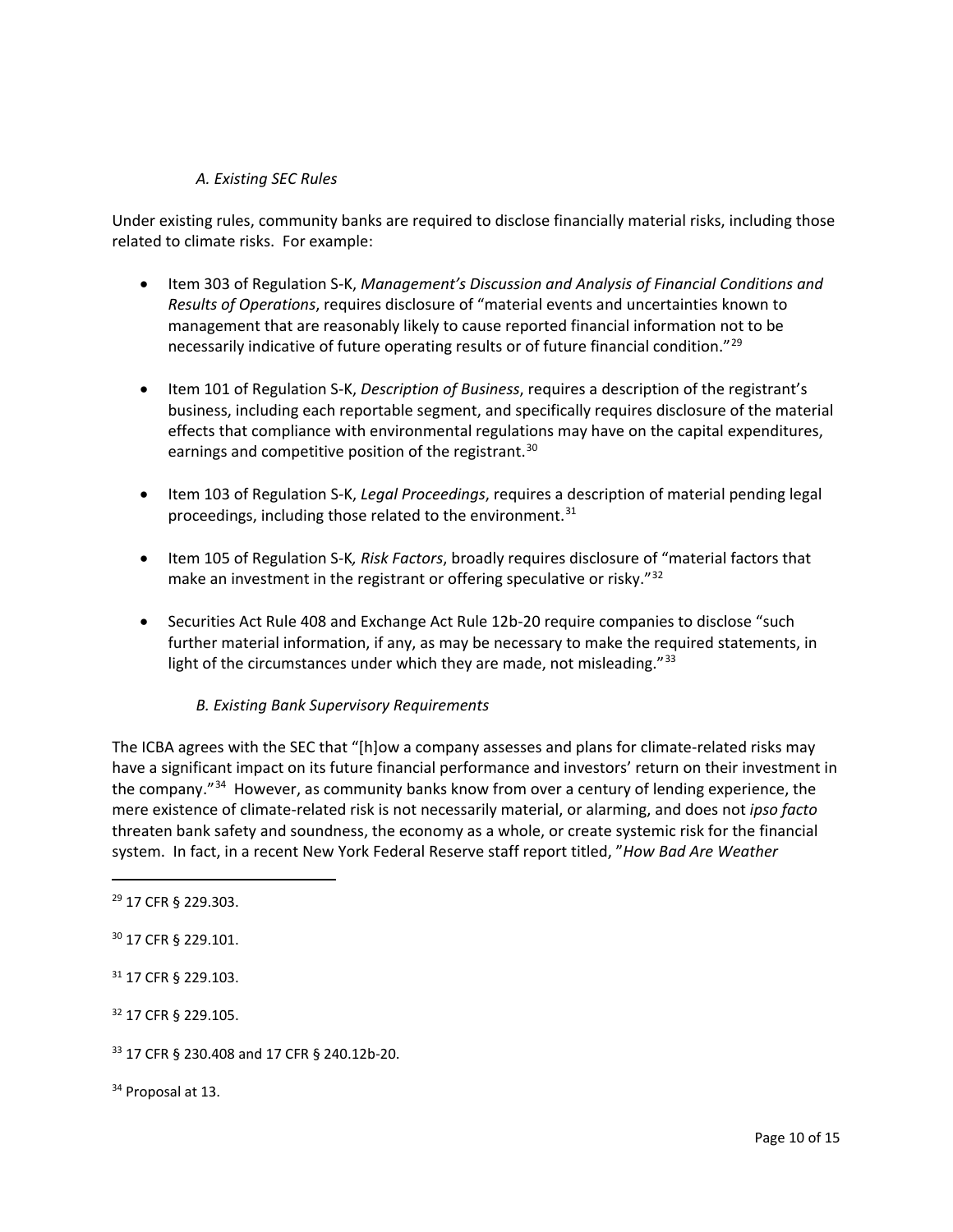*Disasters for Banks?"* ("the Staff Report"), the financial regulator evaluated all FEMA disasters and found "generally insignificant or small effects on bank performance and stability. In particular, loan losses and default risk at local banks [did] not increase significantly . . . [m]oreover, not all effects are bad; income of multi-county banks increase significantly with disaster exposure."

According to the Staff Report, "local banks" (i.e. community banks) have "superior geographic knowledge" that "helps them avoid areas where disaster risks are more frequent than expected based on common knowledge."<sup>[35](#page-10-0)</sup> Community banks have superior geographic knowledge as compared to their large-bank counterparts because "banks located closer to their borrowers have been found to harbor knowledge of both borrowers and local risk that more distant lenders may lack."<sup>[36](#page-10-1)</sup> For example, "local banks reallocated mortgage lending from census tracts where flood risks seem understated relative to the FEMA maps (given recent flooding experience)."<sup>37</sup> By contrast, the Staff Report's authors did not observe similar behavior at multi-county banks.<sup>[38](#page-10-3)</sup>

The detailed findings from the New York Federal Reserve are strong evidence community banks are properly managing climate-related financial risks, and should, therefore, not be required to disclose every conceivable or immaterial climate risk to investors, even if doing so notionally satisfies a desire for uniform disclosures. Since the late 19<sup>th</sup> century, community banks have successfully implemented risk management practices, and in so doing, have weathered and survived every type of natural disaster, including catastrophic hurricanes, tornadoes, earthquakes, wind events, droughts, freezes, snowstorms, wildfires, landslides, volcanoes, and flooding. Community banks' current, validated, and long-standing risk management practices are not only adequate for community banks to evaluate climate-related financial risks, but they are also effective in ensuring community banks are operationally resilient and protected from failure in the aftermath of economic shocks and natural disasters.

Community banks are well-equipped to prepare for and respond to natural disasters and property losses. Under the bank regulators' existing framework, all community banks are subject to rigorous examination, supervision, and oversight from their primary prudential regulators in the following areas: (1) disaster preparedness and response; (2) concentration risk management; (3) underwriting practices and estimations of allowance for loan and lease losses ("ALLL"); and (4) securing insurance policies to offset risk.

### *1. Disaster Preparedness and Response*

Community banks maintain detailed business continuity plans which outline the processes the bank will follow before, during, and after a natural disaster to safeguard employees, customers, products and

<span id="page-10-1"></span><sup>36</sup> *Id.*

<span id="page-10-2"></span><sup>37</sup> *Id.*

<span id="page-10-3"></span><sup>38</sup> *Id.*

<span id="page-10-0"></span><sup>35</sup> Staff Reports, Federal Reserve Bank of New York, *How Bad are Weather Disasters for Banks?*, No. 990 (Nov. 2021) at page 9 (emphasis added) available at: https://www.newyorkfed.org/research/staff\_reports/sr990.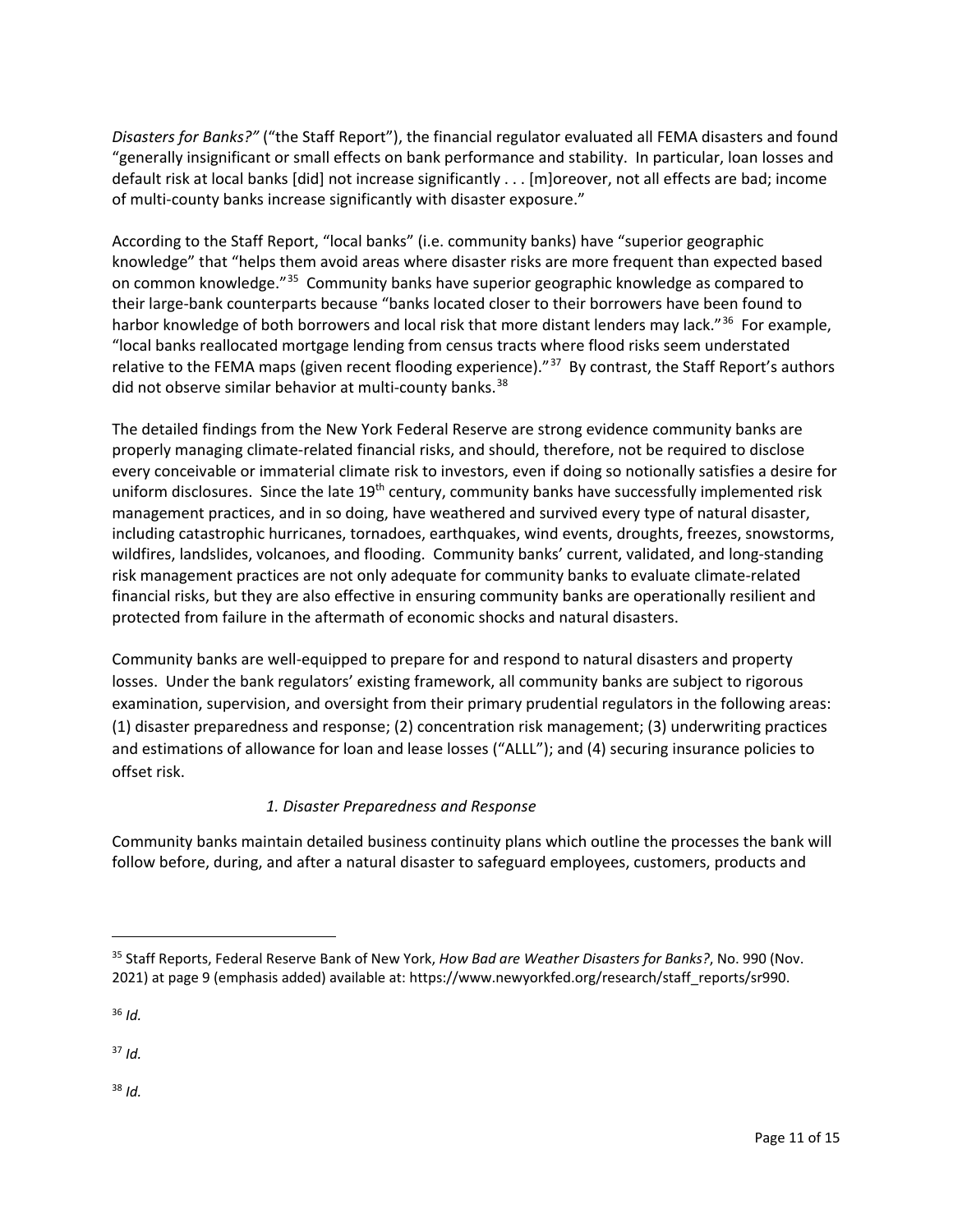services, and remain operational with limited business disruption.<sup>[39](#page-11-0)</sup> These disaster plans are not obscure documents buried in dusty file drawers but are instead meticulously prepared, diligently tested, and carefully guarded reference guides that bank employees are ready to follow at any moment's notice. Business continuity plans not only contemplate the physical destruction of bank property, including the bank headquarters, ATMS, and branches, but also detail how the bank will respond to the needs of its customers and the community-at-large, and, in particular cash needs, in the aftermath of a disaster's destruction. As part of these plans, community banks proactively ensure they have enough cash on hand to meet customer needs and that redundant systems are in place so customers can continue to use debit cards and banks can readily access digitally stored bank records. Community banks also contemplate how bank employees can continue to utilize operationally critical systems and communicate with bank personnel, emergency responders, regulators, customers, and vendors in the event there is a loss of power, loss of physical bank records, inaccessible roadways, and displaced bank employees and customers.

### *2. Concentration Risk Management*

Community banks are also adept in managing other types of risks, such as concentration risk, under the existing risk management frameworks mandated by their prudential bank regulators. Every community bank portfolio is concentrated geographically, thus all community banks are exposed to some degree of credit concentration risk. Yet, exposure to concentration risk, even significant concentration risk, is not indicative that a bank will fail or that the bank should be subject to heightened regulatory scrutiny. Instead, the relevant inquiry is whether the concentration risk is material and whether the bank has properly managed its risk exposures. To measure the materiality of concentration risk, community banks and their regulators evaluate the quantity of risk exposures, the quality of a bank's risk management framework, the strength of bank governance, the adequacy of internal controls, and perform stress tests. As demonstrated during thousands of examinations, community banks are adept in mitigating risk due to seasonal weather changes and natural disasters, and credit concentration and should not be subject to additional burdensome, costly, duplicative, and unnecessary climate-related risk management practices.

# *3. Underwriting Practices and Estimating Allowance for Loan and Lease Losses ("ALLL")*

Existing due diligence and underwriting practices enable community bankers to carefully assess the level of risk posed by every customer relationship and ensure effective controls are in place to monitor these relationships on an ongoing basis. If necessary, community banks will shorten the maturity of their loans to protect the bank not only from interest rate risk but also from many different types of underwriting risks including climate risks.

Additionally, under the current supervisory framework for estimating credit losses, banks are expressly required to consider "qualitative or environmental factors that are likely to cause estimated credit losses

<span id="page-11-0"></span><sup>39</sup> *See* Federal Deposit Insurance Corporation FIL-62-2017, *Interagency Supervisory Examiner Guidance for Institutions Affected by a Major Disaster* (Dec. 15, 2017). *See also* FFIEC, *Business Continuity Management Booklet*  available at: https://ithandbook.ffiec.gov/it-booklets/business-continuity-management.aspx.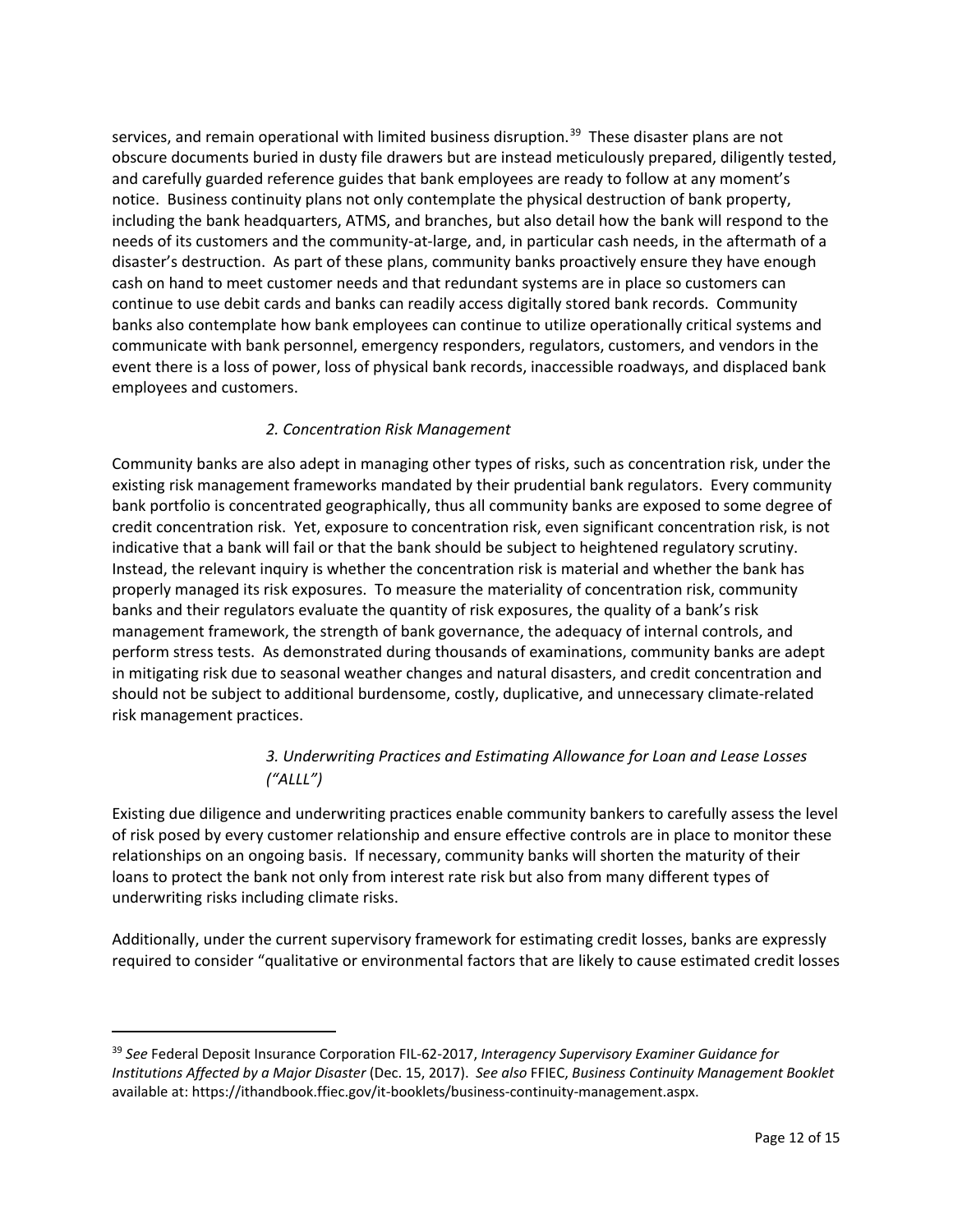associated with the institution's existing portfolio to differ from historical loss experience."[40](#page-12-0) The FDIC and other prudential bank regulators expect allowance estimates for ALLL to be "based on a comprehensive, well-documented, and consistently applied analysis of the loan portfolio, and should take into consideration all available information existing as of the financial statement date, including environmental factors such as industry, geographical, economic, and political factors."<sup>41</sup>

Plainly stated, the qualitative and environmental factors community banks currently use to analyze the adequacy of ALLL already estimate and quantify climate-related financial risk. For example, if a bank is located in a market that is in severe drought, the bank will increase qualitative and environmental factors to account for this increased risk to the loan portfolio, which in turn results in an increase in the bank's allowance estimate. Since community banks already consider qualitative and environmental factors as part of their "comprehensive, well-documented, and consistently applied ALLL analysis," and since most community banks will be subject to the Financial Accounting Standards Board's Current Expected Credit Losses ("CECL") standard by 2023 and be required to be forward looking with their estimates of loan losses, a separate climate risk and disclosure framework is unnecessary.

### *4. Securing Insurance Policies to Offset Risk*

With respect to their lending and investment activities, community banks are keenly aware of the importance of risk mitigation particularly during times of economic stress or extreme weather events. To mitigate climate, disaster, and concentration risks, community banks ensure loans secured by real estate have adequate flood and other hazard insurance and their agricultural loans have adequate crop insurance. Crop insurance allows agricultural producers to recover from severe weather disasters and repay their farm loans.

Additionally, community banks diversify their agricultural loan portfolios by utilizing the safety nets, insurance, and market protections for farmers and agricultural lenders authorized by the farm bill, including the Farm Service Agency's Guaranteed Farm Loan Programs. The farm bill, adopted by Congress approximately every five years, provides an income safety net for commodity prices to bolster income for farmers and ranchers. The farm bill also offers farmers and ranchers several guaranteed farm loan programs. The guaranteed farm loan programs protect up to 90 – 95 percent of the loan principal, thus ensuring the repayment of most of the loan principal should farmers and ranchers become unable to repay their loans. These programs also help protect community banks against loan losses by providing tools to manage their concentration risks, which is particularly important to banks that specialize in agricultural lending.

### **VI. The SEC should incentivize registrants to use scenario analysis only as a voluntary, exploratory tool.**

ICBA applauds the SEC for not proposing to mandate that registrants conduct scenario analysis. However, we are concerned that because the Proposal requires registrants to disclose methodologies,

<span id="page-12-1"></span><span id="page-12-0"></span><sup>&</sup>lt;sup>40</sup> Office of the Comptroller of the Currency, Board of Governors of the Federal Reserve System, Federal Deposit Insurance Corporation, National Credit Union Administration, Office of Thrift Supervision, *Interagency Policy Statement on the Allowance for Loan and Lease Losses,* available at: https://www.fdic.gov/regulations/laws /rules/5000-4700.html.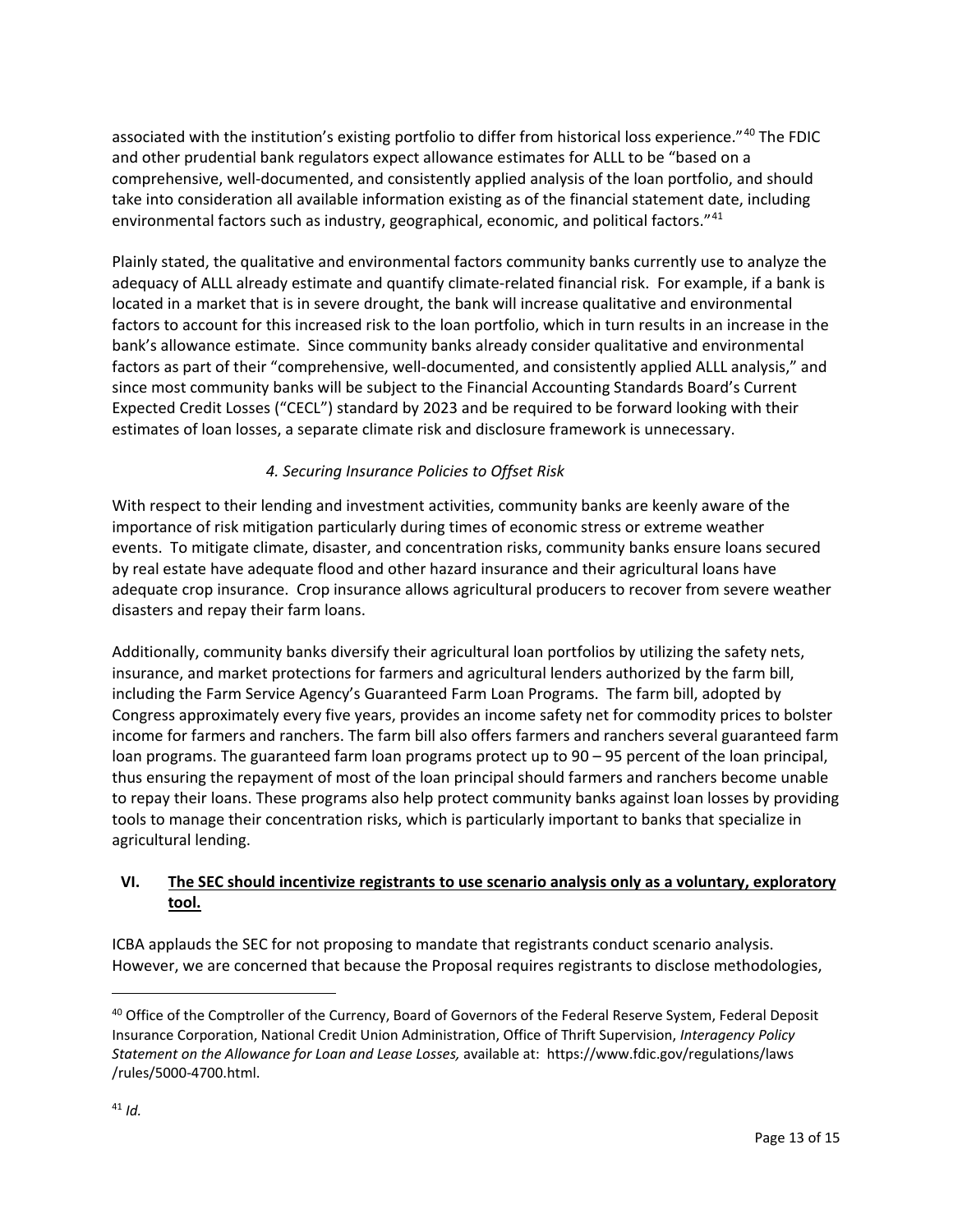assumptions, and qualitative and quantitative information to investors when scenario analysis is performed, the Proposed Rule will discourage registrants from using scenario analysis as an exploratory tool. When conducted on a voluntary basis, scenario analysis may help institutions analyze and test climate related financial risk management and identify gaps in current practices. Therefore, we encourage the SEC to incentivize registrants to perform voluntary scenario analysis by removing the Proposal's requirement that scenario analysis methodologies be disclosed when these exercises are performed. This requirement discourages registrants from performing scenario analysis because the costs of disclosing methodologies are high, and there is a risk investors may misinterpret the results of scenario analysis, particularly because the underlying models and methodologies of these exercises are evolving. As such, the SEC should revise the Proposal's scenario analysis requirements to ensure these exercises remain voluntary, and do not impose heightened disclosure requirements on financial institutions that may choose to participate in these exploratory exercises.

### **VII. The Proposal constitutes a "major rule" for purposes of SBREFA.**

For the reasons discussed above, it is evident the Proposal is a "major rule" based on the estimated costs set forth in the SEC's cost-benefits analysis. Registrants will bear significant additional costs to collect and disclose climate related data - an estimated program change of \$6,378,073,242- resulting in annual effect on the economy of at least \$100 million, if finalized. Additionally, the estimated costs associated with Scope 3 disclosure framework provide further justification the Proposed Rule will have a major increase in costs or prices for consumers and individual industries. The Proposal will require banks to begin collecting climate data from their customers, meaning individuals and small businesses that are otherwise not required to collect this data, and are not subject to the SEC's direct supervision, will likely be compelled to do so as a condition of obtaining credit. Because these steep and intrusive compliance costs may disincentivize public companies, including community bank registrants, from participating in the public markets, the Proposal is also likely to have significant adverse effects on competition, employment, and U.S. based enterprises. Therefore, the SEC should recommend that OMB find the Proposal constitutes a "major rule."

#### **I. Conclusion**

ICBA is concerned the Proposed Rule's disclosure compliance costs and implementation challenges pose an insurmountable hurdle for community bank registrants to overcome. We encourage the SEC to ensure all community bank registrants with fewer than \$100 billion in assets are fully exempt from any climate disclosure framework, and at a minimum, that all community bank registrants are exempt from a requirement to collect Scope 3 emissions data from their customers. Should you wish to discuss our positions in further detail, please feel free to contact Jenna Burke at jenna.burke@icba.org.

Sincerely,

/s/ Jenna Burke Senior Vice President, Senior Regulatory Counsel Independent Community Bankers of America